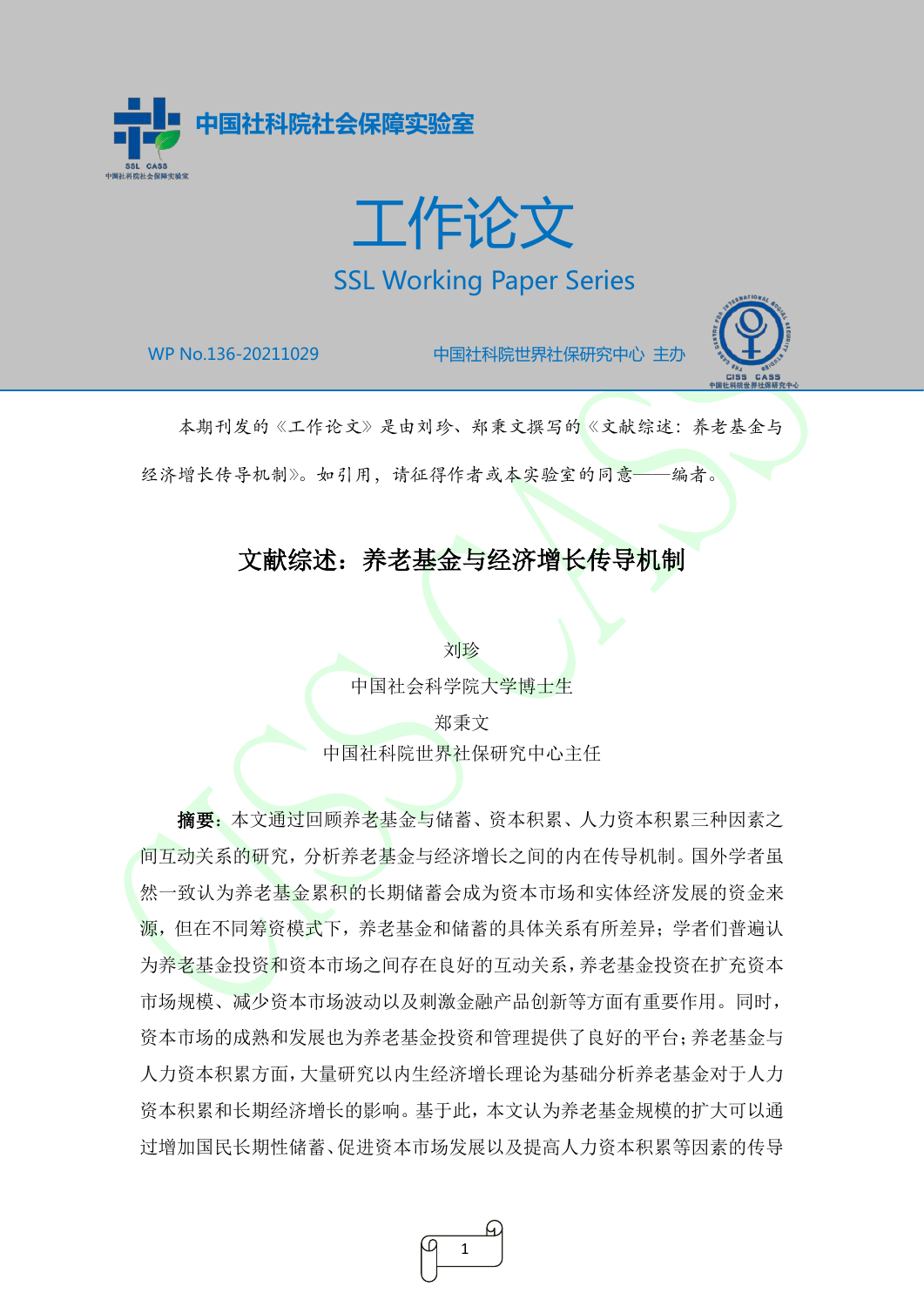间接贡献于经济增长,并结合目前中国养老基金的发展现状,得出具体结论和相 关启示。

关键词:养老基金;经济增长;储蓄;资本市场;人力资本积累

2019年我国基本养老保险基金(下文简称为养老基金)总收入57026亿元, 基金总支出52342亿元,当期结余4684亿元,累计结存62873亿元<sup>0</sup>。面对巨额的 基金结余,养老基金如何应对金融风险和通货膨胀,以及实现保值增值对于确保 基础养老金按时足额发放和维持我国养老金计划的稳定至关重要。本文通过梳理 养老基金与储蓄、资本积累以及人力资本积累之间互动关系的相关研究和文献, 分析养老基金与经济增长的内在传导机制。

## 一、养老基金对储蓄结构的影响

索洛模型(Solow)将储蓄作为研究经济增长的切入变量,形成了储蓄增加 -物质资本增加——经济增长的传导路径。长期储蓄只有在资本市场中通过金 融媒介转化成生产性投资,形成实际资本时才能实现经济增长。世代交叠模型 (OLG) 对索洛模型进行了扩展, 将储蓄作为研究经济增长的中间变量, 认为养 老基金通过影响储蓄间接促进经济增长。资本市场中长期储蓄(养老基金、寿险 等)占比增加能有效促进契约式储蓄行业(经营养老基金和公积金计划、保险、 医疗救助计划、集体投资计划等)动员个人和家庭进行长期储蓄;这使契约式储 蓄行业在优化储蓄结构的同时,还能以长期投资的形式实现当前购买力从盈余部 门到赤字部门的转移,进而更好地实现储蓄资金的有效配置。

理论研究方面,现收现付制和基金积累制筹集的养老基金都会通过积累资本 的方式促进经济增长。不同之处在于基金积累制下筹集的养老基金所形成的长期 资本在资本市场的投资中更加有利,投资效应更为明显,进而整体上更加有利于 经济增长。尽管养老基金与国民储蓄的关系仍未有定论,但可以确定的是养老基 金投资规模的增长可以向资本市场注入更多的长期资金,间接促进经济增长。Hu (1979)引入了包含遗赠动机的新古典经济增长理论,并对养老金制度在经济增 长中发挥的长期效应进行了分析,认为适度的养老基金积累和投资能够通过引起

<span id="page-1-0"></span>①《2019 年度人力资源和社会保障事业发展统计公报》,见人力资源和社会保障部官网。

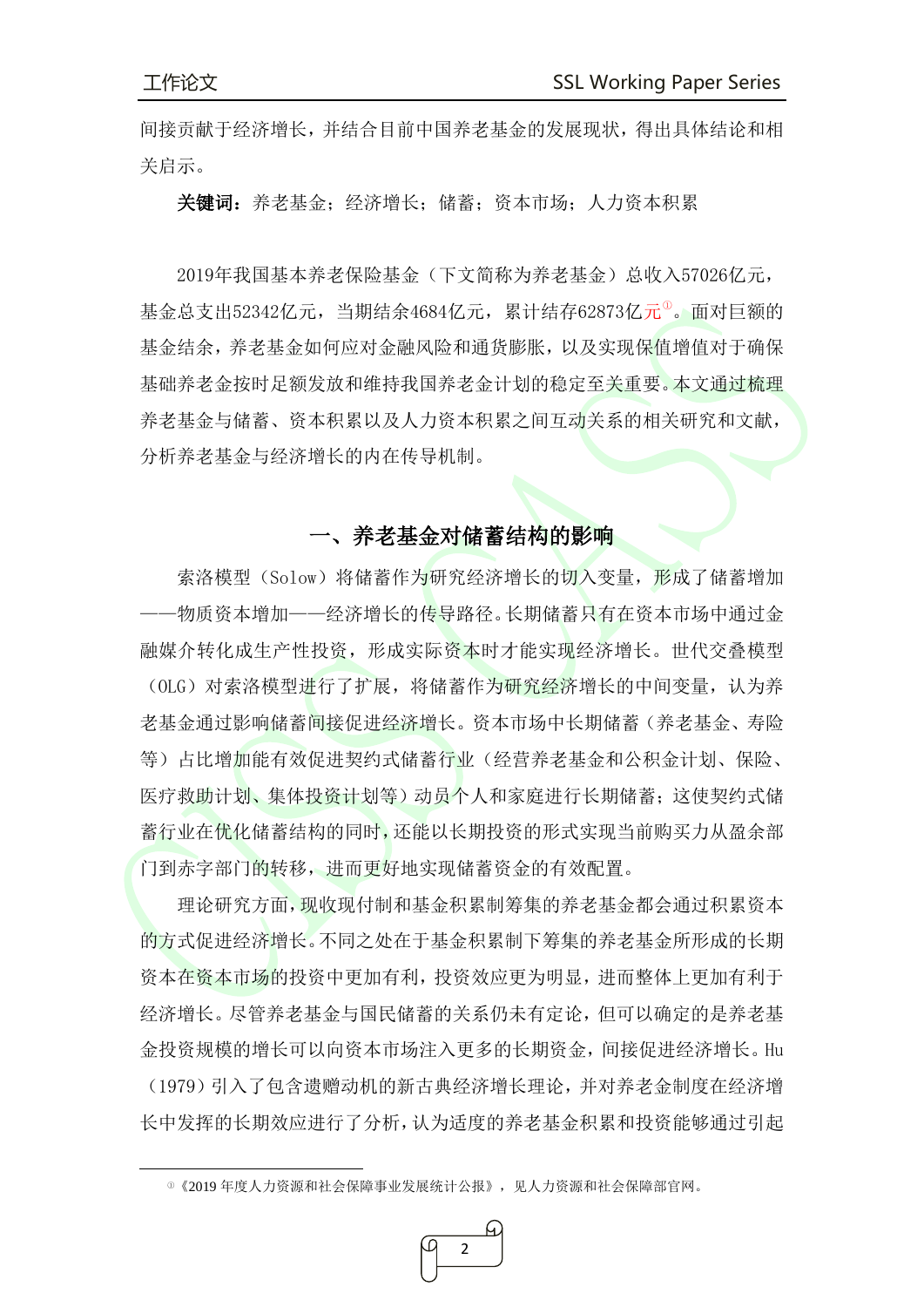资本收益率收敛到黄金律路径的方式增进福利<sup>0</sup>。索洛 一斯旺经济增长模型也证 明,国民储蓄是经济增长的相关变量,在很大程度上决定了投资。养老基金投资 可以通过增加可用于投资的储蓄总额来间接促进经济增长<sup>。</sup>。"费尔德斯坦一霍 里奥卡难题"相关的大量文献也证明了封闭经济体中储蓄与投资的正向关系,指 出国内储蓄率的持续增长会导致国内投资率的增长,而国内投资是一国经济增长 的主要部分,因此养老基金筹集带来的储蓄增加会间接促进经济增长 <sup>®</sup>。Barro (2000)也认为养老基金可以通过增加储蓄率的方式促进经济增长。机制如下: 养老基金的积累将导致更高的储蓄率,增加的储蓄将会转化为更多的生产性投 资,而生产性投资将导致产出增加<sup>4</sup>。Vittas(1999)则认为,储蓄率的提高或 储蓄结构的改善,是经济发展的源泉。即使储蓄率保持不变,养老基金规模的扩 大也会改善储蓄结构,增加长期储蓄资金的比例,进而在优化投资结构的同时推 动经济增长 <sup>[⑤](#page-2-4)</sup>。

实证研究方面,大部分研究成果表明基金积累制比现收现付制在促进长期资 本形成方面更具有优势,储蓄结构的优化效果也更为明显。世界银行通过对美国 的职业年金方案和新加坡、智利的养老金改革计划进行分析,指出基金积累制下 的养老基金积累确实能增加国民储蓄,促成长期资本形成,进而拉动经济增长, 而现收现付制下的养老金计划则不具有这一功能 ®。Davis和Hu(2008)发现 1960-2002 年期间OECD国家和新兴市场经济体的养老基金储蓄对经济产出有积 极的影响<sup>®</sup>。Altiparmakov和Nedelkovic (2018) 通过对拉丁美洲和东欧国家养 老金私有化改革的结果进行分析,指出养老基金与经济增长之间存在养老基金积 累—长期资本增加—储蓄增加—投资增加—产出增加—经济增长的传导机制<sup>®</sup>。

ŗ

<span id="page-2-7"></span>Nikola Altiparmakov, Milan Nedeljkovic, Does Pension Privatization Increase Economic Growth? [Evidence from Latin America and Eastern Europe,](https://ideas.repec.org/p/ces/ceswps/_6074.html) *[Journal of Pension Economics & Finance](https://www.cambridge.org/core/journals/journal-of-pension-economics-and-finance)*, [Vol.17\(](https://www.cambridge.org/core/journals/journal-of-pension-economics-and-finance/volume/FA53562DD107238BAEAAC5B327FF0F72)1): 46-8, January 2018.



<span id="page-2-0"></span><sup>①</sup> Sheng Cheng Hu, [Social Security, the Supply of Labor, and Capital Accumulation](https://ideas.repec.org/a/aea/aecrev/v69y1979i3p274-83.html)*, [American Economic](https://ideas.repec.org/s/aea/aecrev.html)  [Review,](https://ideas.repec.org/s/aea/aecrev.html)* vol. 69(3): 274-283, June 1997.

<span id="page-2-1"></span><sup>②</sup> Apilado, V., Pension Funds, Personal Savings, and Economic Growth, *The Journal of Risk and Insurance*, vol. 39(3): 397-404, 1972.

<span id="page-2-2"></span>Feldstein, Martin S., Domestic Saving and International Capital Movements in the Long Run and the Short Run, *European Economic Review*, vol. 21(1-2): 129-151,1983.

<sup>④</sup> Barro, N., Reforming Pensions: Myths, Truths, and Policy Choices, IMF Working Paper WP/00/130;

<span id="page-2-3"></span>International Monetary Fund, 2000.

<span id="page-2-4"></span><sup>⑤</sup> Dimitri Vittas, Pension Reform and Capital Market Development "Feasibility" and "Impact" Preconditions, *[Policy Research Working Paper Series](https://ideas.repec.org/s/wbk/wbrwps.html) 2414*, the World Bank, 1999.

World Bank: *Averting the old age crisis : policies to protect the old and promote growth*, 1994.

<span id="page-2-6"></span><span id="page-2-5"></span><sup>⑦</sup> Davis, E. P., and Hu, Y.W., Does funding of pensions stimulate economic growth? *Journal of Pension Economics and Finance*, vol. 7(2): 221–249, 2008.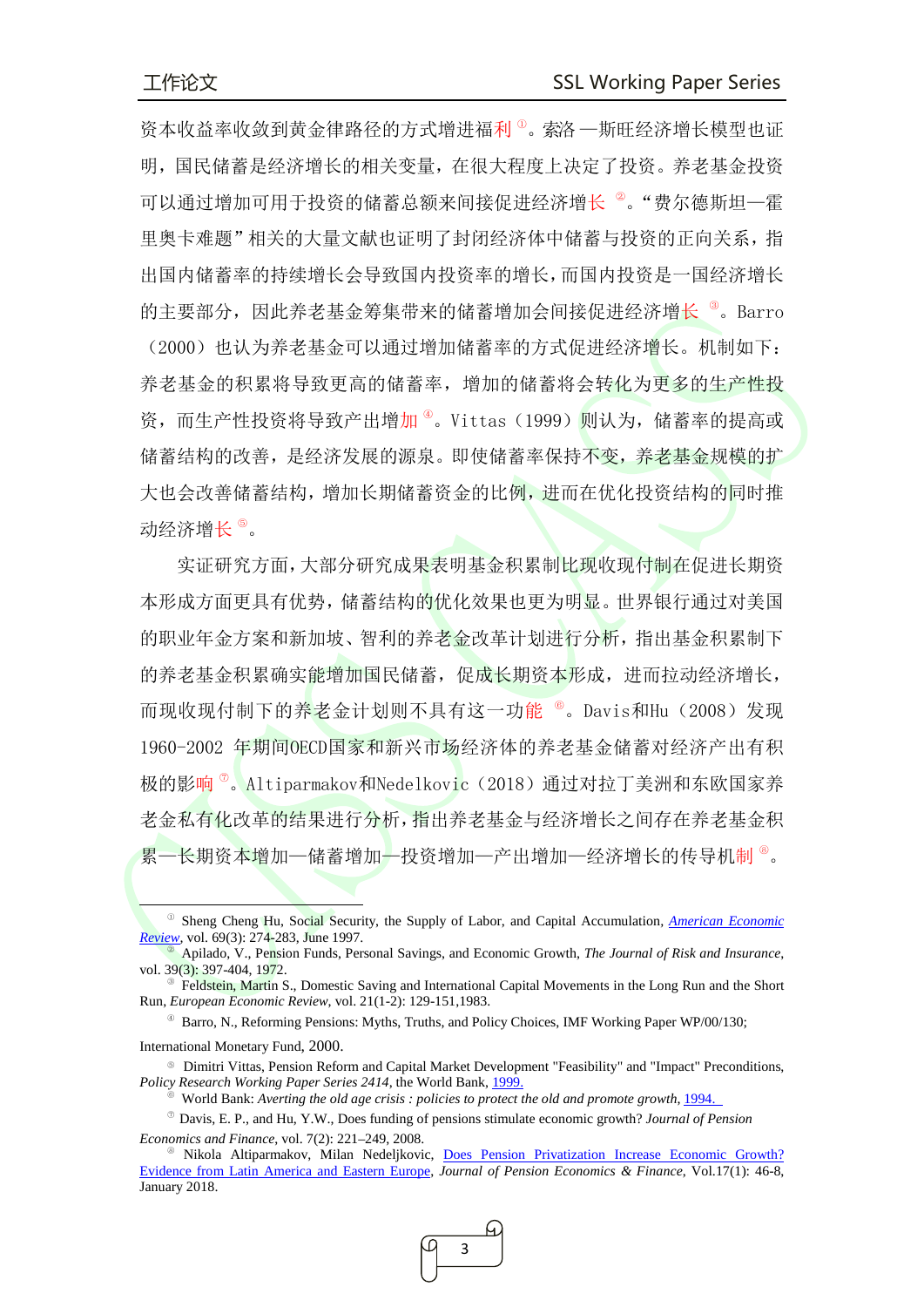## 二、养老基金对资本积累的影响

#### (一)经济增长与资本市场发展

资本市场对经济增长的影响主要通过提高长期资金的投资比例和降低投资 风险来实现,主要方式是作为"中介"进行长期资金的积累,并将其投入大规模 的项目。在强调资本市场发展对经济增长重要性的研究方面,Levine和Zervos[①](#page-3-0) (1998)、Beck和Levine<sup>2</sup> (2004) 认为资本市场发展和经济增长之间呈正相关关 系。Holzmann (1997) 认为有效的资本积累可以提高经济产出, 并且"内生地" 增长自身,而与储蓄的变化无关®。养老基金作为长期投资者,能有效优化资本 市场的配置效率、减少资本市场波动、促进金融产品创新和推动资本市场发展。 资本市场的配置行为总使得资金及时流向实际收益和利润率更高的生产部门,实 现投资收益率最大化,进而促进经济增长。

历经数十年的发展,养老基金已经成为各国资本市场的中坚力量。首先,大 规模的资金储备扩大了资本市场规模;其次,出于追求安全性的属性和专业管理 的特性,养老基金可以有效提高资本市场配置效率、减少资本市场波动以及改善 资本市场结构;再次,养老基金投资对资本市场的基础设施条件和宏观经济环境 有一定的要求。可以说,养老基金投资和资本市场发展之间具有互相促进发展的 协同效应。

#### (二)养老基金投资利好资本市场发展

第一,养老基金投资能有效扩充资本市场总体规模。Davis和Hu (2004) 发 现即使储蓄和国民财富没有增加,养老基金投资也会增加资本市场的长期资金供 应, 扩大资本市场的总体规模<sup>®</sup>。Sanchez和Fernando (1998) 研究发现, 智利 在实行养老金改革之后,其养老金储蓄和总储蓄占GDP的百分比皆有所增加,可 以说养老金的积累为资本市场带来了高额的长期资金®。董克用和张栋(2017)

<span id="page-3-4"></span><sup>⑤</sup> Sanchez, and Eugenio Camus-Fernando, *AFP: A Three-letter Revolution*, Edited by Juan Ariztia (Santiago: CIEDESS)., 1998.



<span id="page-3-0"></span><sup>①</sup> Levine, R., and Zervos, S., Stock markets, banks, and economic growth, *The American Economic Review*, vol. 88(3): 537–558, 1998.

<span id="page-3-1"></span><sup>②</sup> Beck, T., and Levine, R., Stock markets, banks and growth: panel evidence, *Journal of Banking and Finance*, vol. 28: 423–442, 2004.

<span id="page-3-2"></span> $\textcircled{}$  Holzmann, R, Pension Reform, Financial Market and Economic Growth, Preliminary Evidence from Chile, International Monetary Fund Staff Papers, Washington, June 1997.

<span id="page-3-3"></span><sup>&</sup>lt;sup>®</sup> Davis, E. P. and Hu, Y., [Saving, Funding And Economic Growth,](https://ideas.repec.org/p/bru/bruedp/05-02.html) Economics and Finance Discussion [Papers](https://econpapers.repec.org/paper/brubruedp/) from Economics and Finance Section, School of Social Sciences, Brunel University, 2005.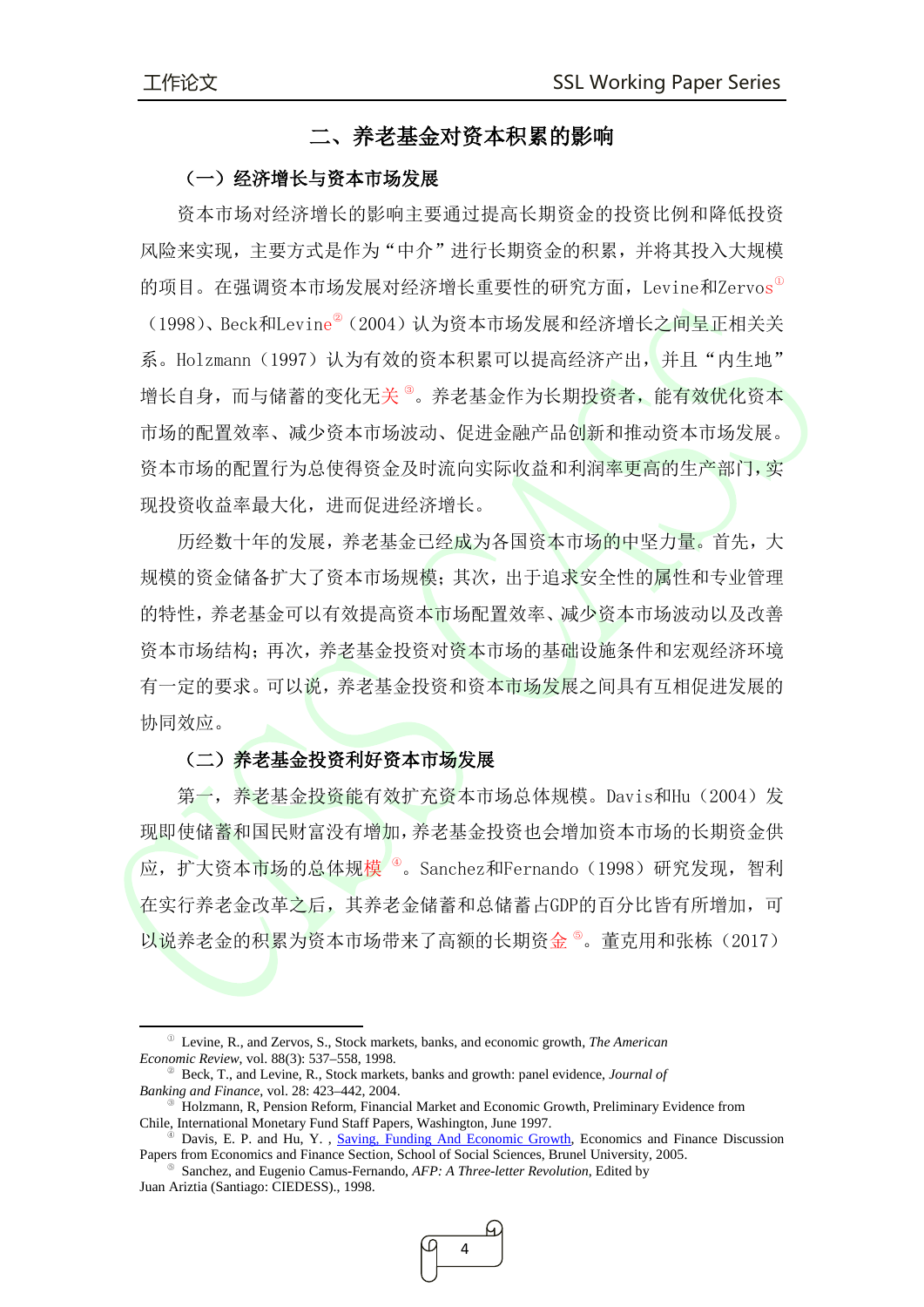$\overline{a}$ 

认为基金制或部分基金制有助于增加长期储蓄,并通过扩大长期投资的规模促进 资本市场的繁荣<sup>1</sup>。

第二,养老基金投资能有效提高资本市场的配置效率。理论研究方面,大部 分学者认为养老基金作为机构投资者和长期投资者,具有低风险偏好和提高资本 市场整体效率的优势(Vittas, 1996<sup>2</sup>; Lakonishok, 1992<sup>3</sup>;), 其具体的影响主 要体现在以下四点;一是长期资金的增加;二是机构投资者数量的增加;三是资 本市场"换手率"的减少; 四是投资理念的优化 <sup>4</sup>。Walker和Lefort (2000) 认 为,养老基金具有三种降低投资和交易成本的途径。一是养老基金进入资本市场 后证券的发行价格降低;二是养老基金的预期投资时间较长使得交易次数减少; 三是养老基金集中积累和专业管理的特性使得风险溢价降低 <sup>5</sup>。Impavido等 (2002)指出养老基金作为影响家庭储蓄和公司融资的机构投资者能有效促进资 本市场的竞争,并在一定程度上提高贷款市场和初级证券市场的运营效率 [⑥](#page-4-5)。 Davis和Hu (2006) 也通过文献回顾的方式关注了养老基金投资和产出效率之间 的关系,认为养老基金的长期投入会增加生产性投资的占比,进而改善资源分配 和提高产出 <sup>®</sup>。实证研究方面,Zubair(2016)使用自回归综合移动平均法(ARIMA) 对 2009-2016 年尼日利亚的养老基金数据进行时间序列分析,发现养老基金投资 显著改善了资本市场的绩效。Bayar(2016)使用土耳其十年的数据样本对个人 养老基金投资与资本市场之间的互动关系进行研究,发现养老基金从长远来看确 实会对资本市场发展产生积极的影响 ®。此外,也有部分学者聚焦关注养老基金 在资本市场中投资方向的选择,可以肯定的是养老基金投资对银行业、债券市场 和股票市场均有正向作用。Hu(2008)使用OECD国家 1985-2013 年养老基金投资

<span id="page-4-7"></span><sup>⑧</sup> Bayar, Y., Individual Pension Funds and Capital Market Development in Turkey. Review of Economic and Business Studies, vol. 9(2): 95-109, 2016.



<span id="page-4-0"></span><sup>①</sup> 董克用,张栋:《中国养老金融:现实困境、国际经验与应对策略》,载《行政管理改革》期刊(月 刊),<sup>2017</sup> 年第 <sup>8</sup> 期。 <sup>②</sup> Vittas, Dimitri., Pension Funds and Capital Markets: Investment Regulation, Financial Innovation, and

<span id="page-4-1"></span>Governance.Viewpoint. World Bank, Washington, DC, February, 1996.

<span id="page-4-2"></span><sup>③</sup> Lakonishok, J., Shleifer, A., and Vishny, R. W., The impact of institutional trading on stock prices, *Journal of Financial Economics*, vol. 32(1): 23–43, 1992.

<sup>④</sup> 郑秉文:《养老基金投资利好资本市场》,载《经济日报》,2015 年 8 月 24 日,第 5 版。

<span id="page-4-4"></span><span id="page-4-3"></span><sup>⑤</sup> Walker, E., and F. Lefort, Pension reform and capital markets: are there any(hard) links? Social Protection discussion paper No. 0201; January, 2000.

<span id="page-4-5"></span><sup>⑥</sup> Impavido, G., and Musalem, A. R., Contractual savings, stock, and asset markets, World Bank Policy Research Working Paper 2490, Washington DC: the World Bank, 2000.

<span id="page-4-6"></span> $\textcircled{ }$  Davis, E. P., and Hu, Y., Saving, funding and economic growth, Oxford Handbook of Pensions and Retirement Income. Oxford University Press, 2006.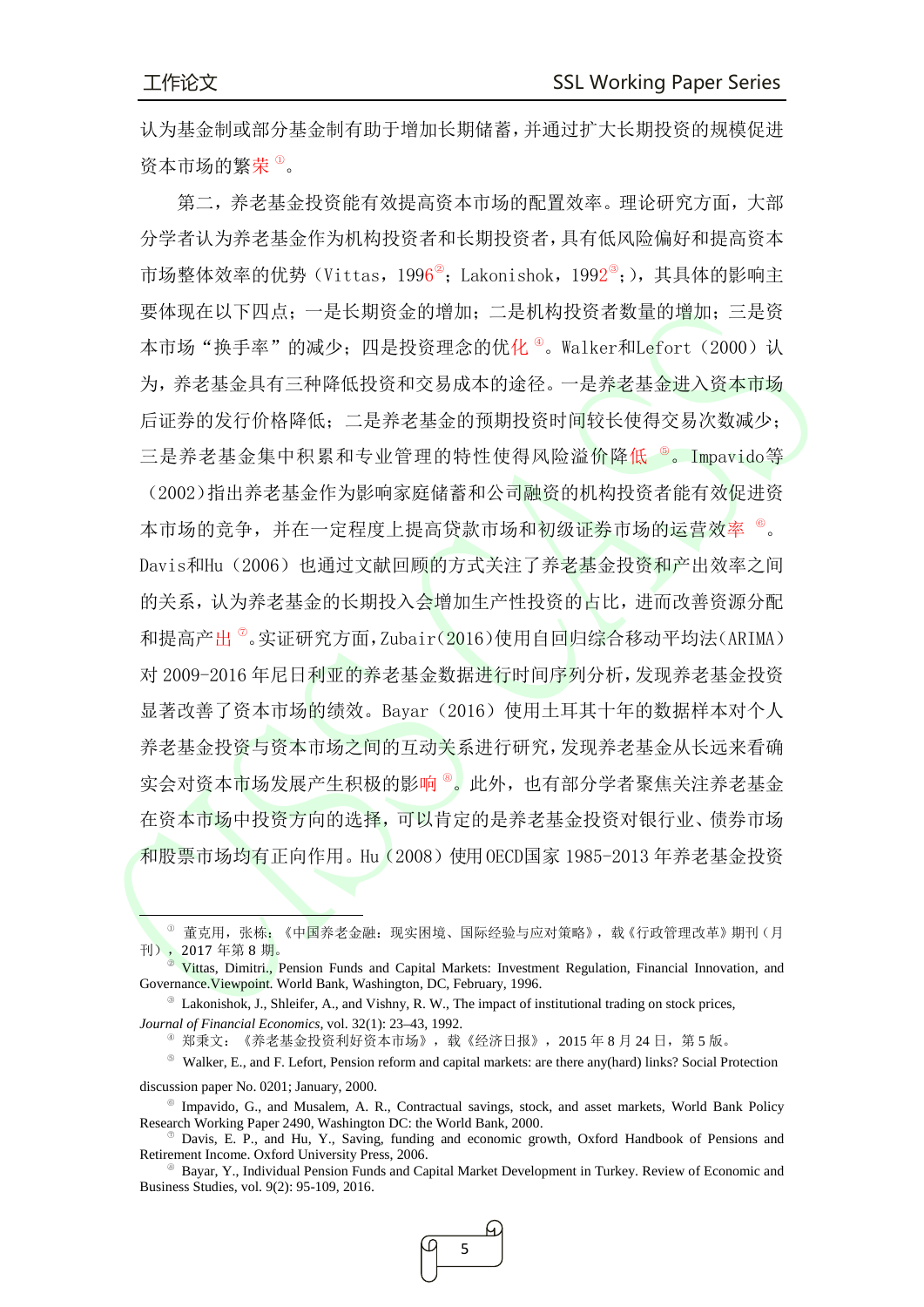的季度数据,以股票市值、股票市场总交易额和股票周转率在GDP中的占比来衡 量养老基金在股票市场中的表现<sup>0</sup>。Melok和Ikhide(2016)通过自回归分布滞 后模型(ARDL)和向量误差校正模型(VECM)对南非 1975-2012年的养老基金数 据进行分析,发现养老基金与股市发展之间存在正相关关系,与债券市场发展之 间没有明显的相关关系 2. Stewart等人 (2017) 提出, 大部分国家(甚至是那 些养老金制度相对成熟的国家)的养老基金实际投资方向仍然高度集中在银行存 款和政府债券方面,参与生产性投资所占的份额依旧较低<sup>®</sup>。

第三,减少资本市场的波动性。养老基金具有延期支付、集中投资的天然属 性以及由专业机构进行运营管理的特点,其投资的产品组合和交易手段更具有规 范性和专业性,这有助于减少资本市场的波动性、增加资本市场的流动性。Davis (1988)发现,OECD国家的股票市值与投资部门的规模之间存在相关性,养老基 金的投资规模普遍高于其他机构投资者,这在一定程度上可以稳定股票市值、减 少资本市场的波动<sup>®</sup>。此外,养老基金投资与银行其他业务相比,在投资中更加 依赖公共信息,因此偏好于寻求相对流动的资产,这能有效减少资本市场出现大 幅的价格波动(Walker和Lefort, 200<mark>2</mark>®, Kaniel et al., 2008®)。

第四,推动金融产品创新,优化资本市场结构。产品选择方面,由于养老基 金投资追求较高的安全性,养老基金进入资本市场有利于推动资本市场对金融产 品的投资收益和风险组合进行有效完善,以创造出既安全又拥有收益保障的金融 产品。机构选择方面,专业性强的机构投资者数量在资本市场上所占比例的提高 会促进资本市场的发展。同时,受相对资产收益的驱动,机构投资者可以根据信 息变动来快速调整投资组合,进而影响资本市场的结构。而养老基金投资和管理 一般交付于专业的投资管理机构,这在一定程度上有助于优化资本市场结构。 Bodie(1990)认为, OECD国家的养老基金投资催生了金融产品创新的发展, 例

<span id="page-5-5"></span><sup>⑥</sup> [Ron Kaniel,](https://econpapers.repec.org/RAS/pka1052.htm) Gideon Saar and [Sheridan Titman,](https://econpapers.repec.org/RAS/pti51.htm) Individual Investor Trading and Stock Returns, *The Journal of Finance, vol.* 63(1): 273-310, 2008.



<span id="page-5-0"></span><sup>①</sup> Davis, E. P. and Hu, Y. , Does funding of pensions stimulate economic growth?, *Journal of Pension Economics and Finance*, vol. (7),: 221-249, 2008.

<span id="page-5-1"></span><sup>②</sup> Moleko, N., and Ikhide, S., Pension Funds Evolution, Reforms and Trends in South Africa, Discussion Paper PI-1608. Pensions Institute, 2016.

<span id="page-5-2"></span><sup>③</sup> Stewart, Fiona and Despalins, Romain and Remizova, Inna and Stewart, Fiona Elizabeth, Pension Funds, Capital Markets, and the Power of Diversification. World Bank Policy Research Working Paper No. 8136, July, 2017.

<span id="page-5-3"></span><sup>④</sup> Davis, E.P., Financial market activity of life insurance companies and pension funds, Economic Paper No. 21. Bank for International Settlements,1988.

<span id="page-5-4"></span><sup>⑤</sup> Walker, E., and F. Lefort, Pension reform and capital markets: are there any (hard) links?, Social Protection discussion paper No. 0201, the World Bank, January, 2002.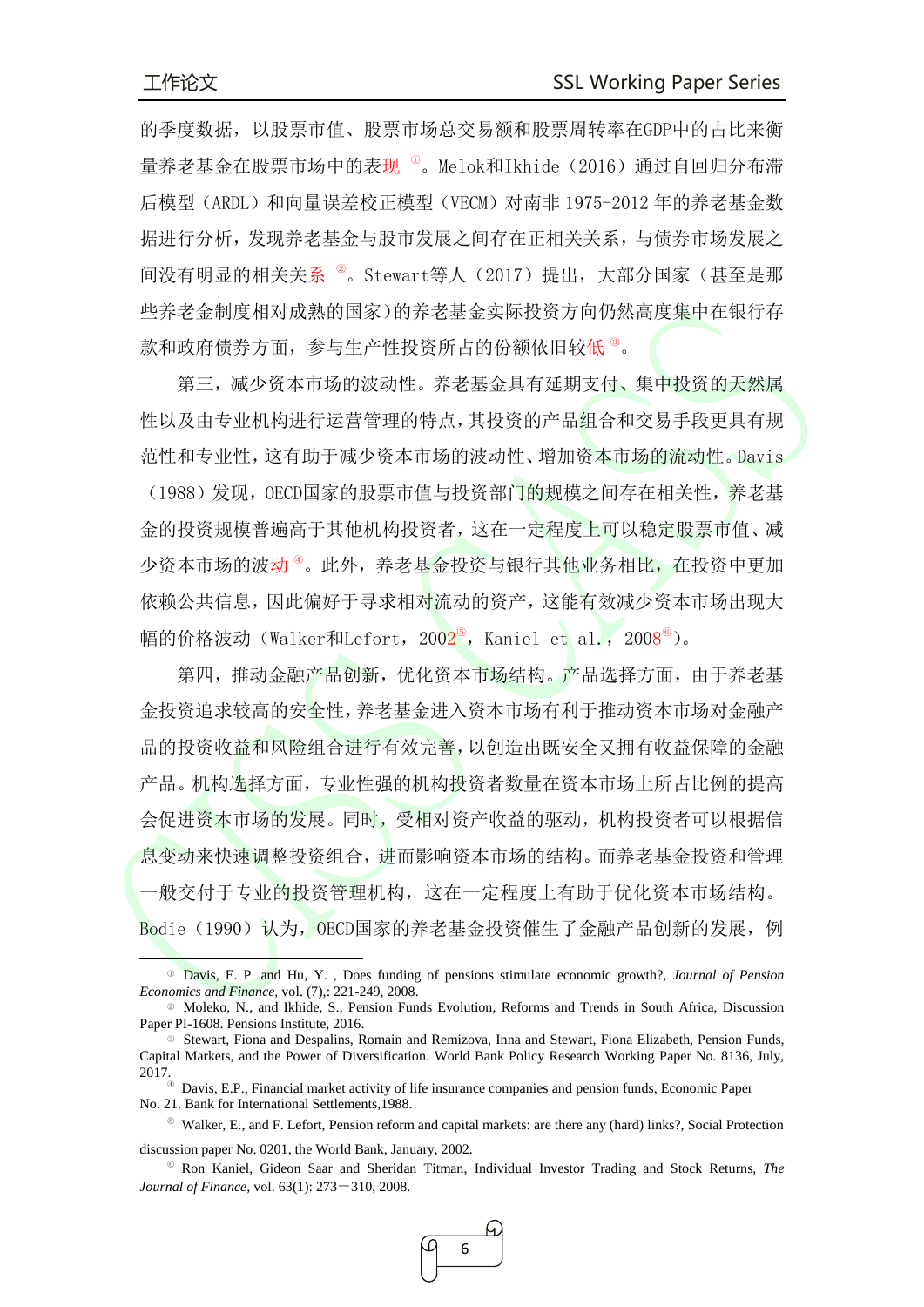ŀ

如零息债券和指数期货等<sup>0</sup>。Davis(1995)研究发现养老基金投资所要求的安 全性和收益水平能助推新型金融产品的开发和风险管理技术的提高 [②](#page-6-1)。Merton和 Bodie(1995)认为养老基金投资具有优势的主要原因集中在履行清算和结算付 款、资源集中与份额细分、跨时空转移资源、风险管理、信息提供、激励反馈等 六个方面 <sup>®</sup>。Catalan (2004) 发现养老基金投资相关的股票交易规模庞大且竞 争激烈,这会促使机构投资者进行金融工具创新以降低交易成本,进而吸引更多 的长期资金和新的市场参与者加入<sup>®</sup>,金融产品创新的过程自身也可以促进资本 市场发展®。Moleko和Ikhide(2016)认为养老基金的投资交易具有"溢出效应", 主要体现在增加创新可以提高交易效率、降低发行的直接成本;机构投资者聘用 的专业人才会改善资本市场的基础设施和助力信息技术的发展®。

# 三、养老基金对人力资本积累的影响

新增长理论认为经济长期增长的源泉并非是单一的物质资本积累,而是由人 力资本积累、技术进步和知识外溢等因素共同决定的。由于对经济增长理论认识 的改变,学者对养老基金与经济增长的研究也有了新的关注点。人力资本积累是 经济增长的引擎(Lucas<sup>®</sup>,1988、Romer®,1990),主要体现在两种效应——劳 动生产率对生产起决定性影响的效应和创新促进竞争优势增长的效应。Bundell 等人(1999)分析了人力资本对经济增长的影响,认为经济产出的增长率和劳动 生产率取决于人力资本积累和创新的速度,其中创新的来源是人力资本积累的存 量[⑨](#page-6-8) 。

不同制度类型的养老金计划对劳动力市场产生的影响存在差异,现收现付制

<span id="page-6-2"></span>Cambridge, Mass; Harvard Business School Press, pp.12-16, 1995.

<span id="page-6-8"></span><sup>⑨</sup> Bundell R., Dearden Lorraine, Meghir C., et al., "Human Capital Investment: The Returns from Education and Training to the Individual", T*he Firm and the Economy, Fiscal Studies*, vol. 20,pp. 1-23, 1999.



<sup>①</sup> Bodie, Z., Pension funds and financial innovation, *Financial Management Autumn*, 1990.

<span id="page-6-1"></span><span id="page-6-0"></span><sup>&</sup>lt;sup>2</sup> Davis, E. P., Pension Funds, Retirement Income Security and Capital Markets, an International Perspective. Oxford: Oxford University Press,1995.

<sup>&</sup>lt;sup>®</sup> Merton, R. C., and Z, Bodie, A Conceptual Framework for Analysing the Financial Environment;

<span id="page-6-3"></span> $\degree$  Catalan, M., Pension funds and corporate governance in developing countries: What do we know and what do we need to know? *Journal of Pension Economics and Finance*, vol. 2(3): 197–232, 2004.

<span id="page-6-4"></span><sup>⑤</sup> Hans Blommestein, [Ageing, Pension Reform, and Financial Market Implications in the OECD Area, CERP](https://ideas.repec.org/p/crp/wpaper/09.html) [CERP Working Papers](https://ideas.repec.org/s/crp/wpaper.html) 09, Center for Research on Pensions and Welfare Policies, Turin (Italy), 2001.

<span id="page-6-5"></span><sup>⑥</sup> Moleko, N. and Ikhide, S. [Pension Funds Evolution, Reforms and Trends in South Africa,](https://pdfs.semanticscholar.org/75c6/f2da747ce7770efcb45fe03f5c390df08f82.pdf) Discussion [Paper PI-1608. Pensions](https://pdfs.semanticscholar.org/75c6/f2da747ce7770efcb45fe03f5c390df08f82.pdf) Institute,2016.

<span id="page-6-6"></span> $\degree$  Lucas, R, On the mechanics of economic development, *Journal of Monetary Economics*, vol. 22, pp. 3–42, 1998.

<span id="page-6-7"></span><sup>⑧</sup> Romer, P, Human capital and growth: theory and evidence, *Carnegie Rochester Conference Series on Public Policy* vol.32, pp. 251-286, 1990.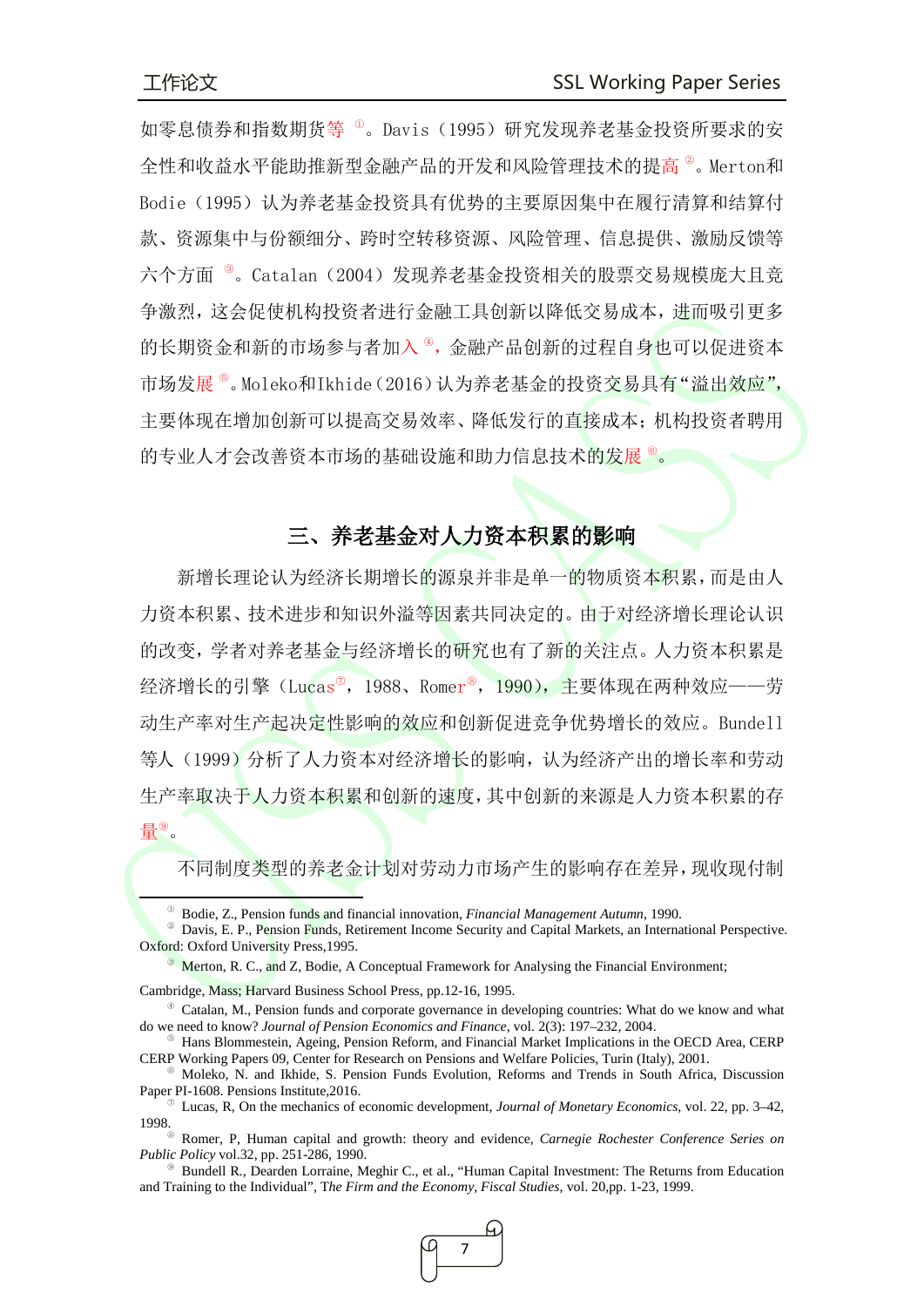养老金计划由于忽略养老金收益水平和缴费之间的关系,不仅不利于人力资本积 累,而且容易造成劳动力市场的扭曲。相反,基金积累制养老金计划将收益水平 与缴费水平直接挂钩,能有效避免劳动力市场的扭曲。《应对老龄化的危机》 (1994)提到实行基金积累制养老金计划的国家的经济增长率高于非基金积累制 的国家,主要原因在于前者劳动力市场的扭曲水平较低、储蓄率较高以及资本积 累的程度较高®。基金积累制下的个人账户在缴费期间的缴费额和投资收益决定 其退休后领取的待遇水平,即缴费与收益直接相关。在此状态下,养老基金的积 累和投资能够减少劳动力市场的扭曲,促进劳动力的合理流动和劳动生产率的提 高。

目前,养老基金是否对教育投资有"挤出效应"、不同制度设计对教育投资 和经济增长的影响是否存在差异仍有争论。第一,关于养老基金是否对教育投资 有"挤出"。部分研究认为养老金制度的设计对人力资本积累具有不同程度的激 励作用,养老基金的积累和投资并不会制约人力资本积累,即如果将养老金的待 遇领取水平与缴费水平、工作年限等因素相关联,在一定程度上反而会促进个人 加大对自身或子女的人力资本投资。Morten和Panu(2001)强调在养老金计划中 嵌入激励机制的重要性,他认为个人的养老金收益与缴费之间的联系会激励个体 的人力资本投资,如果在缺乏联系机制的情况下,即使均衡中不存在再分配也会 出现扭曲<sup>。</sup>。Docqier和Paddison (2003) 也认为只有当养老金福利水平与缴费 水平部分或全部挂钩时,养老基金的积累和投资才能增加人力资本投资和促进经 济增长®。Lau和Poutvaara(2006)则通过构建模型发现,增加养老金福利与缴 费之间的联系会鼓励个人增加人力资本投资<sup>®</sup>。张璐琴和景勤娟(2007)等人建 立了新增长理论模型,提出设计合理的养老金计划可以通过刺激人力资本投资的 方式来获得更高水平的经济增长。达到这种效果需要满足两个条件,一是养老基 金个人积累的部分需要关注激励性,即养老基金的给付水平要与个体的收入相挂 钩,使劳动者不断关注自己的人力资本水平,进而达到养老金计划间接刺激个人 进行人力资本投资的目的;二是个人的人力资本水平在很大程度上与父辈的人力

<sup>①</sup> World Bank: Averting the old age crisis : policies to protect the old and promote growth, 1994.

<span id="page-7-1"></span><span id="page-7-0"></span><sup>②</sup> Morten I. Lau, and Panu Poutvaara, [Social Security Incentives and Human Capital Investment,](https://ideas.repec.org/p/ces/ceswps/_438.html) [CESifo](https://ideas.repec.org/s/ces/ceswps.html)  [Working Paper Series](https://ideas.repec.org/s/ces/ceswps.html) 438, CESifo, 2001.

<span id="page-7-2"></span><sup>③</sup> Docquier, F. and O. Paddison, Social Security benefit rules, growth and inequality, *Journal of Macroeconomics* vol. 25 (1), pp. 47–71, 2003

<span id="page-7-3"></span> $\Phi$  Lau, M. I., and P. Poutvaara, Social Security Incentives and Human Capital Investment, *Finnish Economic Papers, vol.* 19 (1), pp. 16–24, 2006.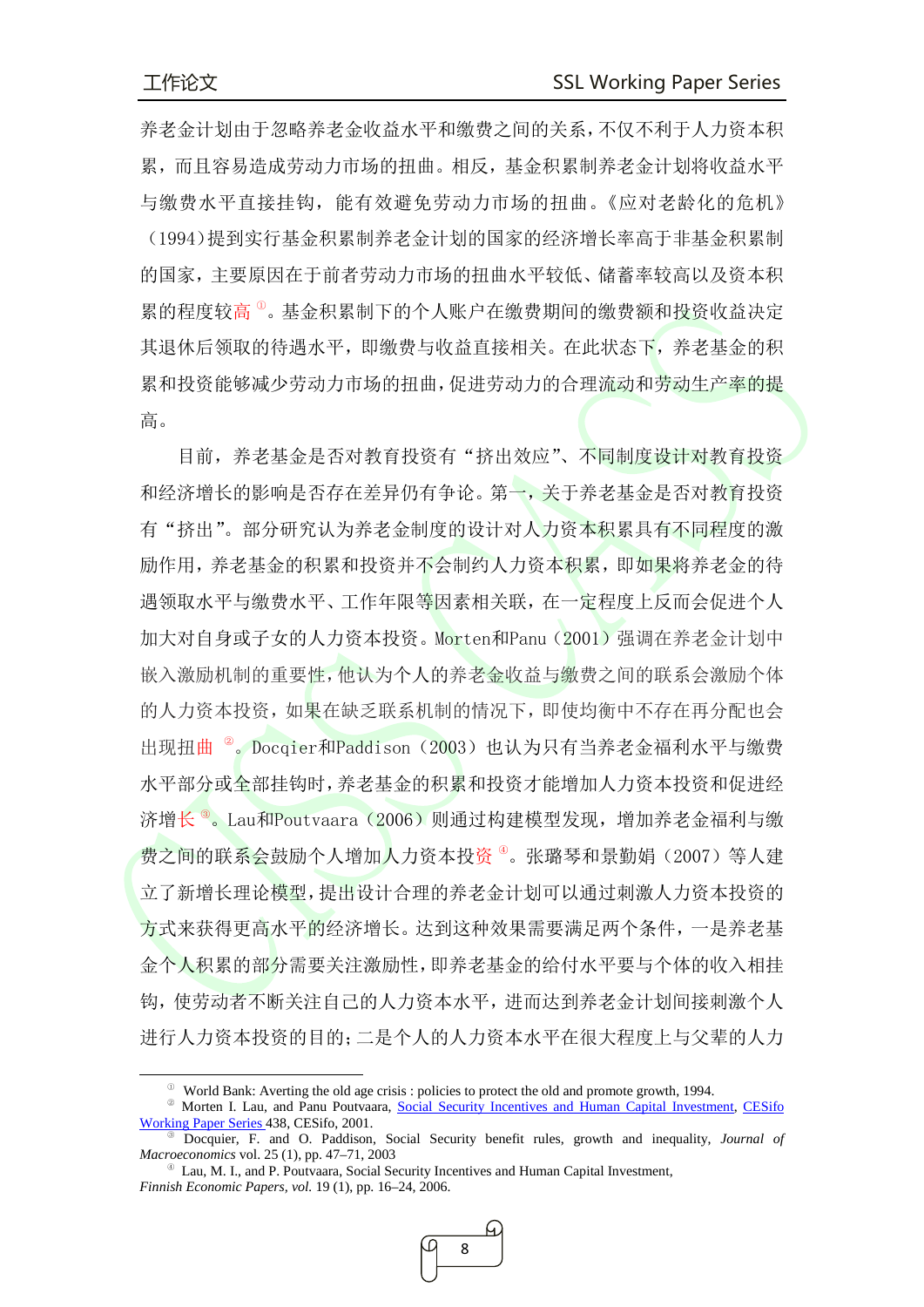资本水平相关 <sup>1</sup>。Kemnitz和Wigger (2000) 认为父母养老金的给付水平在一定 程度上由子女未来的收入水平决定,父母为了得到更高的养老金水平,会选择增 加子女教育方面的投资,进而促进代际间人力资本的积累<sup>2</sup>。

第二,关于何种制度设计对教育投资和经济增长的影响更为显著存在争议, 部分学者研究发现基金积累制下的养老基金对人力资本投资和经济增长的正向 影响更为显著。在人口老龄化和技术进步的背景下,养老基金作为企业的税费负 担在用工成本中所占的比例越来越高。现收现付制下雇主为节约成本必然会减少 低层次、可替代劳动力的用工需求,迫使劳动者不断增加教育投资以期获得不可 替代的工作岗位,这在一定程度上"倒逼"了整个社会人力资本的投资和优化。 Casarico等(2008)研究发现,现收现付制转向基金积累制在增加物质资本和人 力资本的同时也会加大不同阶层之间的收入差<mark>距®。Kemnitz和Wigger(2000)</mark> 也认为现收现付制下的养老基金是政府纠正市场失灵的有效手段,使得市场整体 的人力资本水平达到最优,而基金积累制下则会出现个体人力资本差距较大的现 象<sup>®</sup>。Echevarria和Amaia Iza (2006)认为现收现付制养老金计划对于教育和 人力资本的投资虽然有明显的正向影响,但在现收现付制下人们会倾向于选择提 前退休,进而带来劳动人口比例下降,劳动力供给、人均GDP和经济增长减缓等 负面影响<sup>5</sup>。Hachon C (2010) 使用资本积累模型对养老金制度和经济增长之间 的关系进行分析,发现一国养老金的制度设计越是偏好于贝弗里奇式,其经济增 长率就越高 。<br>。

# 四、结论与启示

养老基金是资本市场的长期资金来源,对实体经济的发展和资本市场的完善 至关重要。本文以影响经济增长最关键的三个因素为切入点,通过回顾养老基金

<span id="page-8-5"></span><sup>⑥</sup> Hachon C. Do Beveridgian pension systems increase growth, *Journal of Population Economics*, vol. 23 (2)pp.825-831,



<span id="page-8-0"></span><sup>&</sup>lt;sup>0</sup> 张璐琴, 景勤娟: 《养老保险制度与经济增长的关系一一基于新增长理论模型的思考》,载人口与 经济,2007 年第三期。.

<span id="page-8-1"></span><sup>&</sup>lt;sup>2</sup> Alexander Kemnitz, and Berthold U. Wigger, [Growth and Social Security: The Role of Human Capital,](https://ideas.repec.org/p/sef/csefwp/33.html) [CSEF Working Papers](https://ideas.repec.org/s/sef/csefwp.html) 33, Centre for Studies in Economics and Finance (CSEF), University of Naples, Italy, 2000.

<span id="page-8-2"></span><sup>③</sup> Alessandra Casarico, and Carlo Devillanova, Capital-skill complementarity and the redistributive effects of Social Security Reform, *Journal of Public Economics*,vol. 92(3-4), pp. 672-683, 2008.

<span id="page-8-3"></span> $\Phi$  Kemnitz, Alexander, and Berthold Wigger, Growth and Social Security : The Role of Human Capital.European *Journal of Politic Economy*, No.4, Vol.16(16), pp. 673-683, 2000.

<span id="page-8-4"></span><sup>⑤</sup> Echevarría, Cruz A. and Iza, Amaia, Life Expectancy, Human Capital, Social Security and Growth, *Journal of Public Economics*, 2006.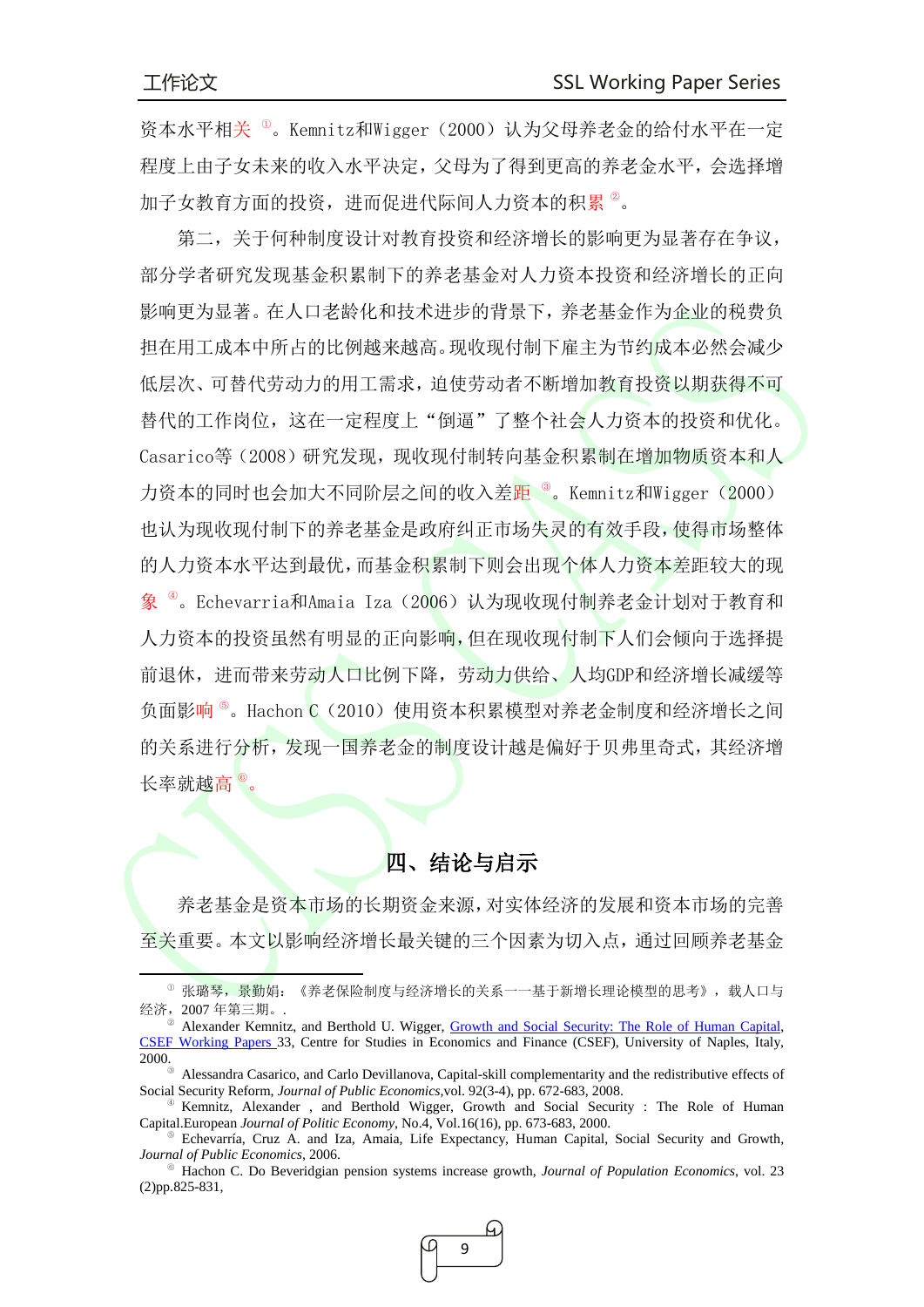和储蓄、资本积累以及人力资本积累的代表性研究成果来厘清养老基金与经济增 长之间的传导机制,进而得出以下结论。

一是养老基金在本质上是一种长期且刚性的储蓄资金。可以肯定的是,任一 制度下的养老基金都能使累积的大额资金流入资本市场,并通过资本市场的中介 效应助力于实体经济的发展,进而促进经济增长。二是养老基金投资对资本市场 的稳定发展和创新完善有重要意义。养老基金进入资本市场,在形成规模效应的 同时能提高资本市场的配置效率、减少资本市场的波动,并通过其专业化的投资 管理推动金融产品创新和资本市场的整体发展,进而促进经济增长。同时,资本 市场与养老基金是协同发展的关系,资本市场健全的基础设施是养老基金投资的 重要条件,大量国别的实证研究也表明资本市场的发展情况与养老基金的投资回 报率正相关。三是养老基金的制度设计对人力资本投资具有不同程度的激励作 用。若养老基金在积累和投资的过程中强调个体差异性,即待遇水平与个体的收 入相挂钩时,会间接使劳动者不断关注自己的人力资本水平,进而激励其进行人 力资本投资。四是尽管国内外研究表明养老基金投资与影响经济增长的各因素之 间存在良好的互动关系,养老基金投资规模的扩大可以通过增加国民长期性储 蓄、促进资本市场发展以及提高人力资本积累等因素间接贡献于经济增长。但这 种互动关系并不是必然的,往往会受到养老基金投资管理体制、资本市场发展现 状以及宏观经济环境等诸多限制。

通过研究回顾发现,养老基金对储蓄结构、资本积累以及人力资本积累等因 素具有积极影响,并在传导机制的作用下与经济增长存在正向联系。当前,扩充 养老基金规模、加快养老基金市场化投资的改革步伐以及完善养老金计划自身的 激励机制对我国养老金体制的可持续发展、市场资源的优化配置以及经济增长具 有重要意义。

首先,养老基金是规模最大的储蓄资金,在实际运营过程中需要通过合理的 优化配置将其转换为投资回报,即形成养老基金规模扩大—储蓄增加—长期资本 增加——投资增加—产出增加—经济增长的传导机制。其次,为应对人口老龄化 对养老基金财务可持续性的冲击,有效缓解基本养老保险收支不平衡、个人账户 "空账"运行等问题带来的消极影响,我国应不断完善养老基金参与市场化投资 的相关制度建设,以实现有效配置和保值增值,并从提高养老保险基金规模、专

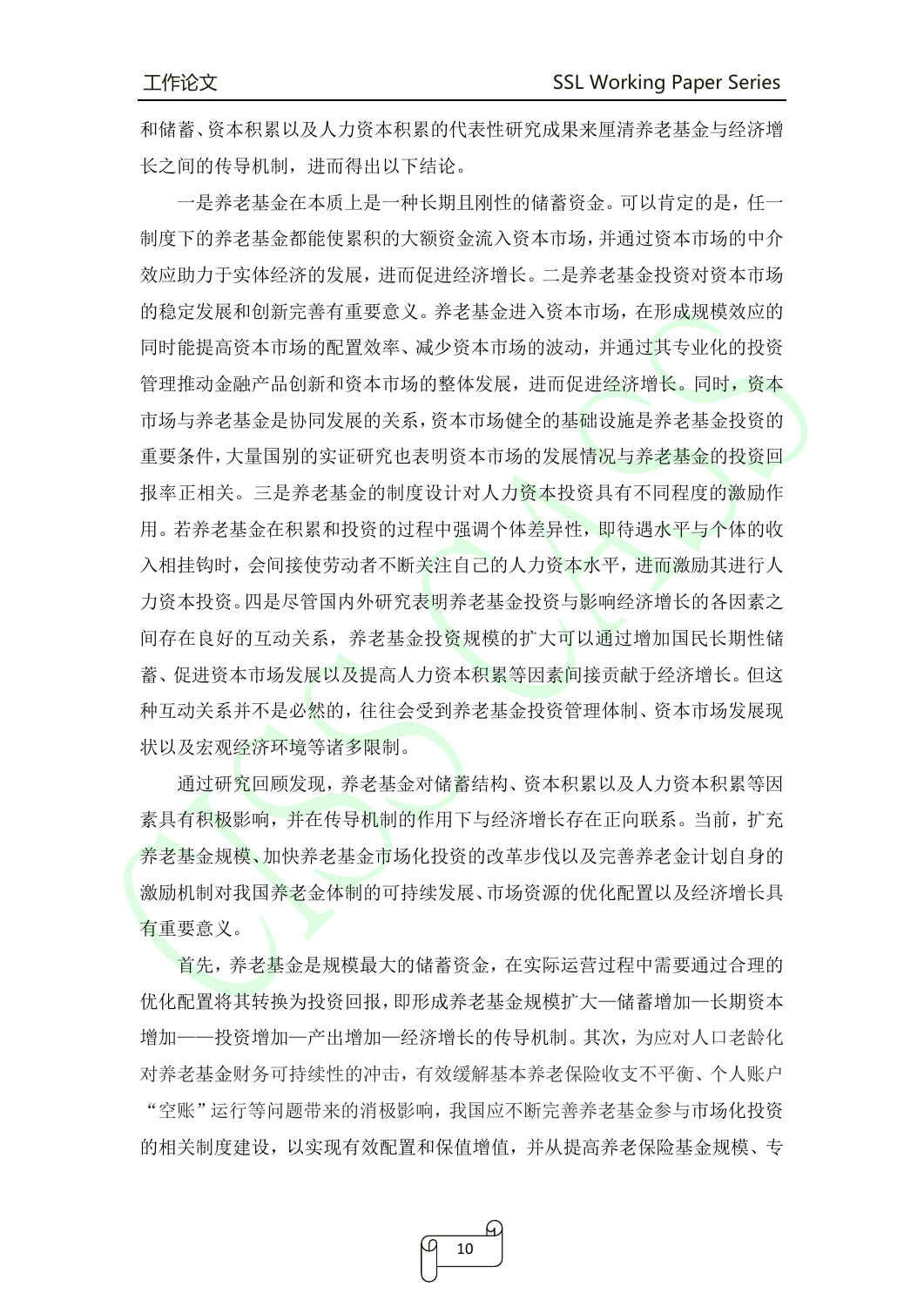业化投资运营、风险管控等方面予以实现。养老基金投资为实现"安全性"和"收 益性"的双重目标,健全的资本市场是养老基金投资和进行合理资产配置的基石。 目前我国资本市场与发达国家相比,其监管制度和法律规范尚不健全,养老基金 投资于资本市场存在一定的风险。在此现实背景下,我国应加快完善资本市场基 础设施建设、强化风险投资管理、适当放宽养老基金的投资限制以及实施审慎人 监管模式,进而为养老基金参与市场化投资创造良好的宏观经济环境。再次,经 济产出的增长率和劳动生产率取决于人力资本积累量,而具有激励性的养老金计 划能有效提高社会整体的人力资本积累量。因此,我国的的养老金体制的改革需 要关注激励性,将缴费水平与待遇水平相挂钩,不断激励劳动者提高个体人力资 本水平和劳动生产率,进而促进经济高质量发展。

## 主要参考文献:

董克用,张栋:《中国养老金融:现实困境、国际经验与应对策略》,载《行 政管理改革》期刊(月刊),2017 年第 8 期。

郑秉文: 《养老基金投资利好资本市场》,载《经济日报》, 2015 年 8 月 24 日,第 5 版。

张璐琴,景勤娟:《养老保险制度与经济增长的关系一一基于新增长理论模 型的思考》,载《人口与经济》期刊(双月刊),2007 年第三期。

Apilado, V., Pension Funds, Personal Savings, and Economic Growth, *The Journal of Risk and Insurance*, vol. 39(3): 397-404, 1972.

Alexander Kemnitz, and Berthold U. Wigger, [Growth and Social Security: The](https://ideas.repec.org/p/sef/csefwp/33.html)  [Role of Human Capital,](https://ideas.repec.org/p/sef/csefwp/33.html) [CSEF Working Papers](https://ideas.repec.org/s/sef/csefwp.html) 33, Centre for Studies in Economics and Finance (CSEF), University of Naples, Italy, 2000.

Alessandra Casarico, and Carlo Devillanova, Capital-skill complementarity and the redistributive effects of Social Security Reform, *Journal of Public Economics*,vol. 92(3-4): 672-683, 2008.

Barro, N., Reforming Pensions: Myths, Truths, and Policy Choices, IMF Working Paper WP/00/130; International Monetary Fund, 2000.

Bayar, Y., Individual Pension Funds and Capital Market Development in Turkey. *Review of Economic and Business Studies*, vol. 9(2): 95-109, 2016.

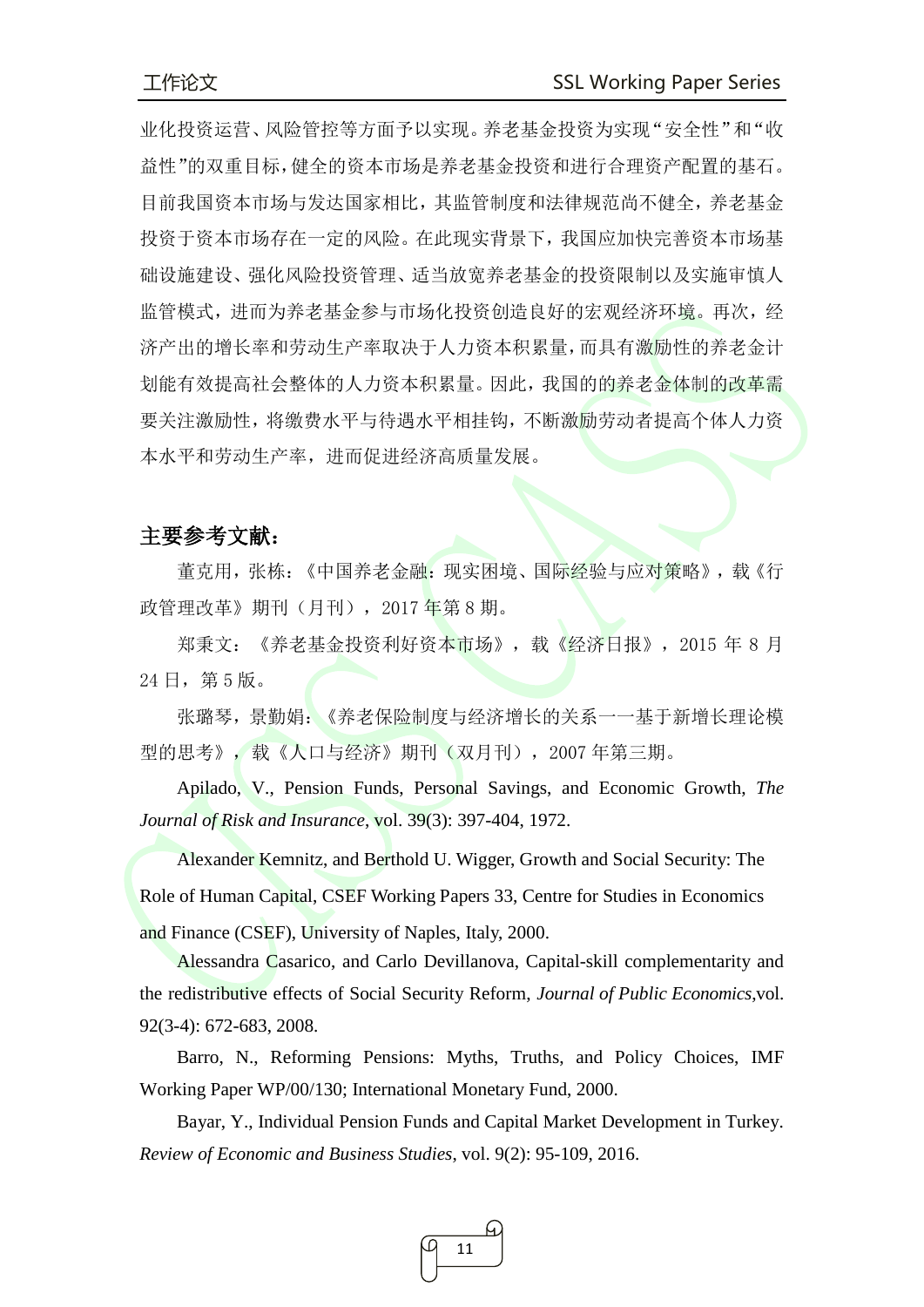Beck, T., and Levine, R., Stock markets, banks and growth: panel evidence, J*ournal of*

*Banking and Finance*, vol. 28: 423–442, 2004.

Bodie, Z., Pension funds and financial innovation, *Financial Management,* Autumn, 1990.

Bundell R., Dearden Lorraine, Meghir C., et al., Human Capital Investment: The Returns from Education and Training to the Individual, *The Firm and the Economy, Fiscal Studies*, vol. 20: 1-23, 1999.

Catalan, M., Pension funds and corporate governance in developing countries: What do we know and what do we need to know?, *Journal of Pension Economics and Finance*, vol. 2(3): 197-232, 2004.

Davis, E. P., and Hu, Y.W., Does funding of pensions stimulate economic growth? *Journal of Pension.Economics and Finance*, vol. 7(2): 221–249, 2008.

Davis, E. P., Pension Funds, *Retirement Income Security and Capital Markets, an International Perspective*. Oxford: Oxford University Press,1995.

Davis, E. P. and Hu, Y. , Saving, Funding And Economic Growth, *Economics and Finance Discussion Papers from Economics and Finance Section*, School of Social Sciences, Brunel University, 2005.

Davis, E. P., and Hu, Y., Saving, funding and economic growth, *Oxford Handbook of Pensions and Retirement Income*. Oxford University Press, 2006.

Davis, E. P. and Hu, Y., Does funding of pensions stimulate economic growth?, *Journal of Pension Economics and Finance*, vol. (7): 221-249, 2008.

Davis, E.P., Financial market activity of life insurance companies and pension

funds, Economic Paper No. 21. Bank for International Settlements,1988.

Dimitri Vittas, Pension Reform and Capital Market Development "Feasibility" and "Impact" Preconditions, Policy Research Working Paper Series 2414, the World Bank, 1999.

Docquier, F. and O. Paddison, Social Security benefit rules, growth and inequality, *Journal of Macroeconomics,* vol. 25 (1):0 47-71, 2003

Echevarría, Cruz A. and Iza, Amaia, "Life Expectancy, Human Capital, Social Security and Growth", *Journal of Public Economics*, 2006.

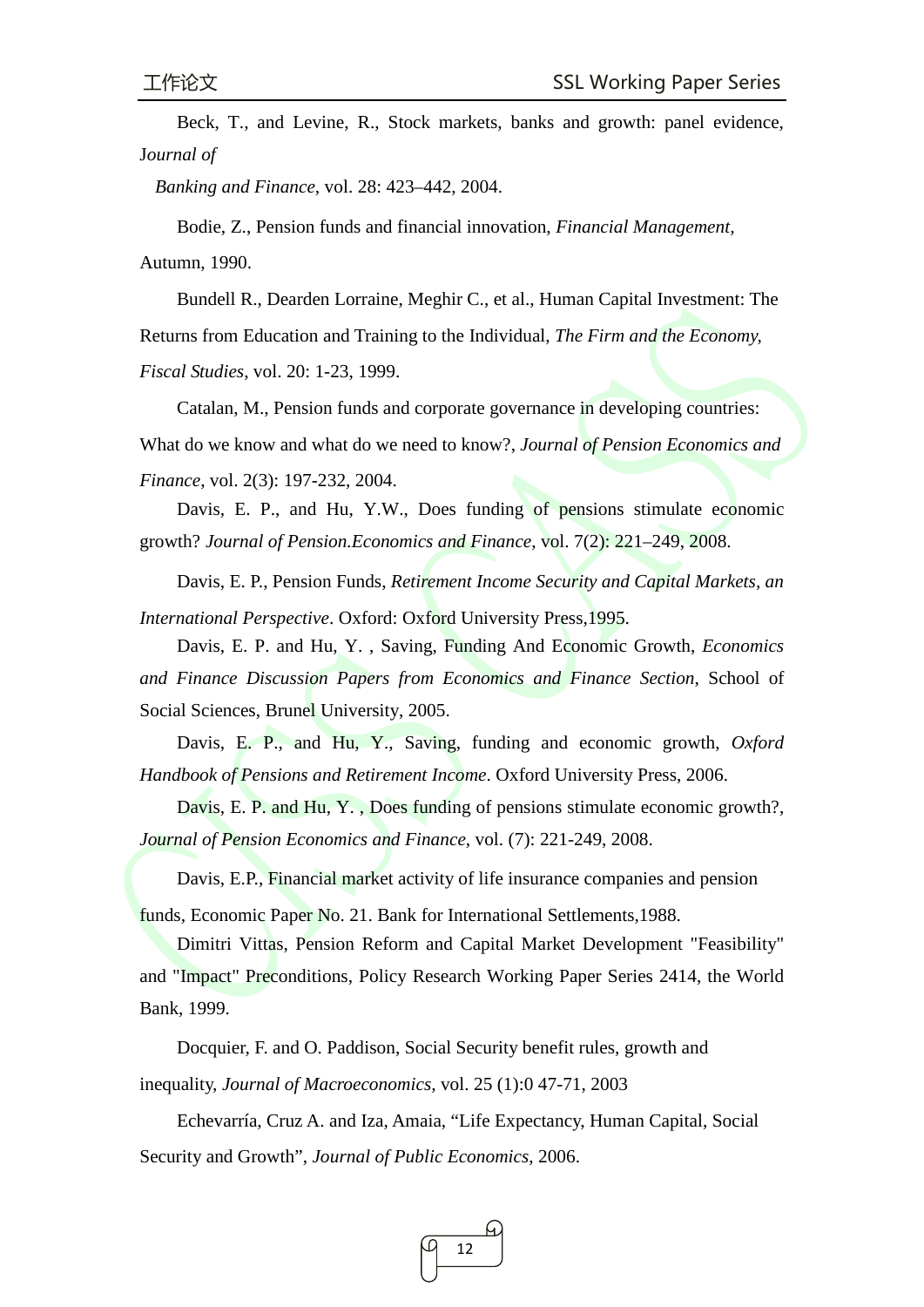Feldstein, Martin S., Domestic Saving and International Capital Movements in the Long Run and the Short Run, *European Economic Review*, vol. 21(1-2): 129-151,1983.

Hans Blommestein, Ageing, Pension Reform, and Financial Market Implications in the OECD Area, CERP Working Papers 09, Center for Research on Pensions and Welfare Policies, Turin (Italy), 2001.

Holzmann, R, Pension Reform, Financial Market and Economic Growth, Preliminary Evidence from Chile, International Monetary Fund Staff Papers, Washington, June 1997.

Hu, Sheng Cheng, [Social Security, the Supply of Labor, and Capital](https://ideas.repec.org/a/aea/aecrev/v69y1979i3p274-83.html)  [Accumulation,](https://ideas.repec.org/a/aea/aecrev/v69y1979i3p274-83.html) *[American Economic Review,](https://ideas.repec.org/s/aea/aecrev.html)* vol. 69(3): 274-283, June 1997.

Impavido, G., and Musalem, A. R., Contractual savings, stock, and asset markets, World Bank Policy Research Working Paper 2490, Washington DC: the World Bank, 2000.

Kemnitz, Alexander , and Berthold Wigger, Growth and Social Security : The Role of Human Capital, *European Journal of Politic Economy*, No.4, Vol.16(16): 673-683, 2000.

Lau, M. I., and P. Poutvaara, Social Security Incentives and Human Capital Investment,

*Finnish Economic Papers*, vol. 19 (1): 16–24, 2006.

Lakonishok, J., Shleifer, A., and Vishny, R. W., The impact of institutional trading on stock prices, *Journal of Financial Economics*, vol. 32(1): 23-43, 1992.

Levine, R., and Zervos, S., Stock markets, banks, and economic growth, *The American*

*Economic Review*, vol. 88(3): 537-558, 1998.

Lucas, R, On the mechanics of economic development, *Journal of Monetary Economics*, vol. 22: 3–42, 1998.

Merton, R. C., and Z, Bodie, A Conceptual Framework for Analysing the Financial Environment; Cambridge, Mass; Harvard Business School Press, pp.12-16, 1995.

Moleko, N., and Ikhide, S., Pension Funds Evolution, Reforms and Trends in

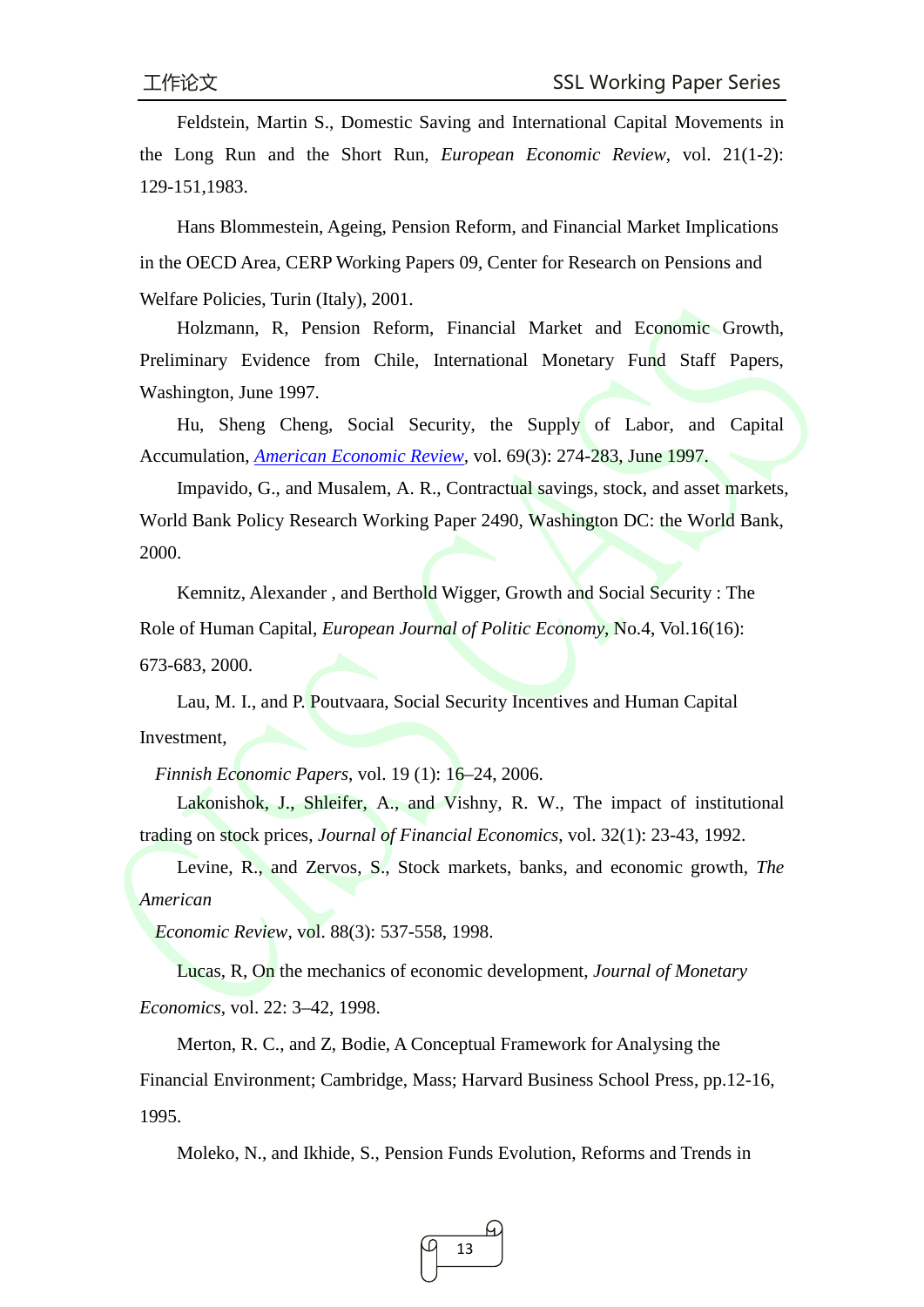South Africa, Discussion Paper PI-1608. Pensions Institute, 2016.

Morten I. Lau, and Panu Poutvaara, [Social Security Incentives and Human](https://ideas.repec.org/p/ces/ceswps/_438.html) 

[Capital Investment,](https://ideas.repec.org/p/ces/ceswps/_438.html) [CESifo Working Paper Series](https://ideas.repec.org/s/ces/ceswps.html) 438, CESifo, 2001.

[Moleko, N. and Ikhide, S., Pension Funds Evolution, Reforms and Trends in](https://pdfs.semanticscholar.org/75c6/f2da747ce7770efcb45fe03f5c390df08f82.pdf) 

[South Africa, Discussion Paper PI-1608. Pensions Institute,2016.](https://pdfs.semanticscholar.org/75c6/f2da747ce7770efcb45fe03f5c390df08f82.pdf)

Nikola Altiparmakov, Milan Nedeljkovic, "Does Pension Privatization Increase

Economic Growth? Evidence from Latin America and Eastern Europe", *Journal of* 

*Pension Economics & Finance*, Vol.17(1): 46-8, January 2018.

Ron Kaniel, Gideon Saar and Sheridan Titman, Individual Investor Trading and

Stock Returns, *The Journal of Finance*, vol. 63(1): 273-310, 2008.

Romer, P, Human capital and growth: theory and evidence, Carnegie Rochester

Conference Series on Public Policy, vol.32: 251-286, 1990.

Sanchez, and Eugenio Camus-Fernando, *AFP: A Three-letter Revolution*, Edited by

Juan Ariztia (Santiago: CIEDESS)., 1998.

Stewart, Fiona and Despalins, Romain and Remizova, Inna and Stewart, Fiona Elizabeth, Pension Funds, Capital Markets, and the Power of Diversification. World Bank Policy Research Working Paper No. 8136, July, 2017.

Vittas, Dimitri., Pension Funds and Capital Markets: Investment Regulation, Financial Innovation, and Governance.Viewpoint. World Bank, Washington, DC, February, 1996.

Walker, E., and F. Lefort, Pension reform and capital markets: are there any (hard)

links?, Social Protection discussion paper No. 0201, the World Bank, January, 2002.

Walker, E., and F. Lefort, Pension reform and capital markets: are there any (hard) links?, Social Protection discussion paper No. 0201; January, 2000.

Willem H. Buiter, and Kenneth M. Kletzer, Capital Mobility, Fiscal Policy, and Growth under Self-Financing of Human Capital Formation, *Canadian Journal of Economics, Canadian Economics Association*, vol. 28: 163-94, November.,1995.

World Bank: Averting the old age crisis : policies to protect the old and promote growth, 1994.

人社部官网: <http://www.mohrss.gov.cn/>